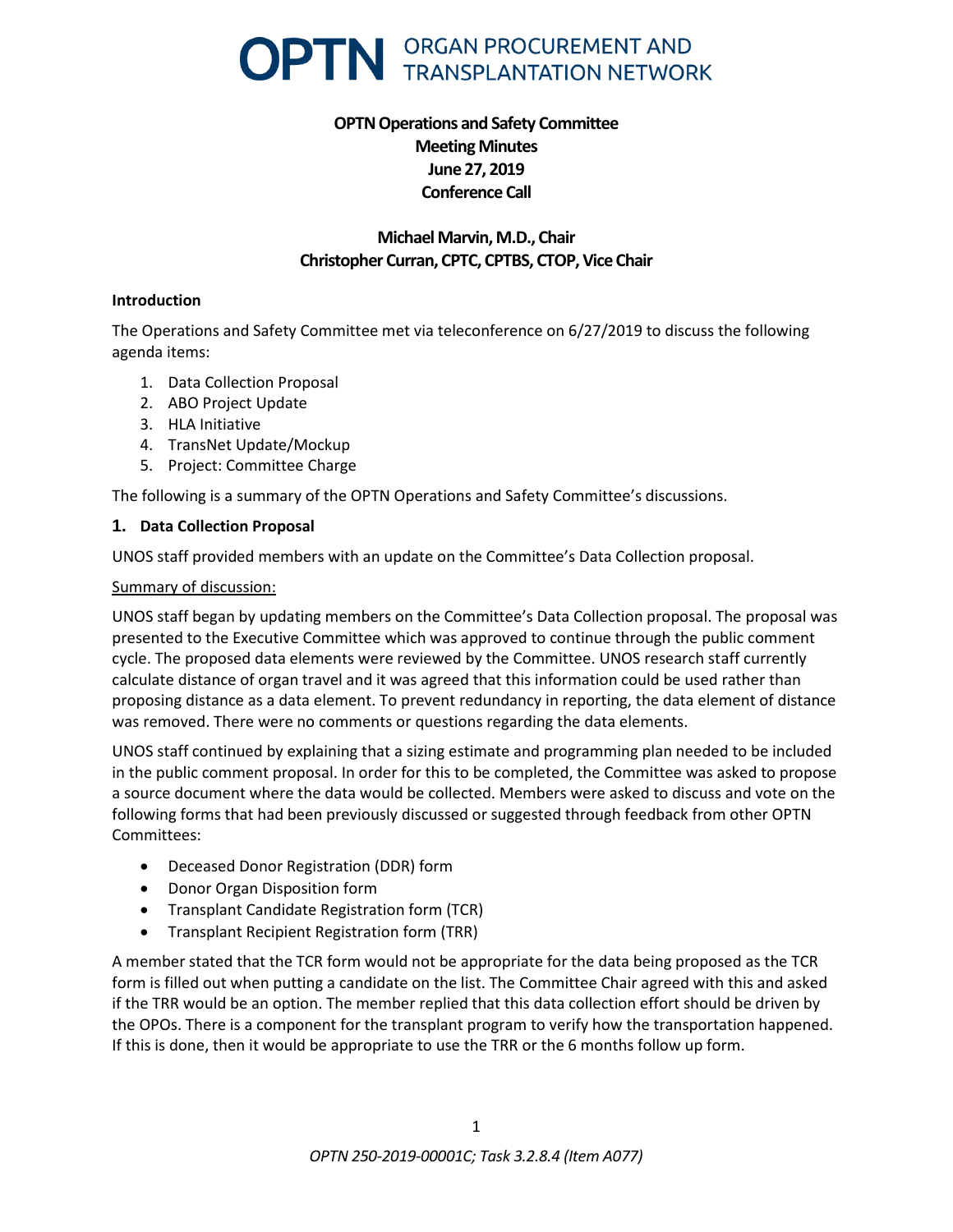Another member stated that from the transplant program perspective, the data on transportation is not readily available as they do not perform their own recoveries. Due to this, there is a concern as a transplant program how there would be visibility of some of the information being proposed. A member agreed with this and added that it would be unusual for the user who fills out these forms would have this information from the transplant side.

The Vice Chair agreed that the data collection should be driven by the OPO and the source document used to collect this data would be more appropriate with adding fields to either the DDR or Donor Disposition form.

The Committee Chair agreed with this and added that the transplant programs wouldn't have access to a lot of the information being requested. One of the data elements that would need input from the transplant programs would be organ check in to determine the timing based on organ check in and when the last label was scanned. Based on feedback received, the Committee acknowledges that transplant programs do not always perform the check in themselves and this would create a burden where the programs would have to develop a policy or procedure to collect this information so that it will get submitted.

A member asked if there would be additional burden on the OPOs in cases where the transplant programs do manage their own transportation arrangements. The Committee Chair stated that this was a valid point as it pertains to organs other than kidney. The Committee Chair asked if there was a way to suggest including a question to the Donor Organ Disposition form asking if the OPO coordinated the transport. If the answer is yes, then there will be questions for the OPO to complete. If the answer is no, then the questions would go to the recipient's TRR.

The Vice Chair stated that there is variability across the country and from a consistency standpoint, the data being proposed is more appropriate for the DDR form. The goal of the Committee, in developing the proposal, should be to put together what is thought to be for how and where the data should be collected and allow others to weigh in on if they feel differently or have other ideas.

The Committee Chair agreed with this and called for a vote. The Committee unanimously voted on proposing the DDR form to collect the data elements being proposed.

UNOS IT staff stated that this data does not necessarily have to be entered on a form. There are other means where the data could be collected. TransNet web, for instance, could have an interface created that would not need the same approvals or have the same challenges with the systems, and both transplant centers and OPOs would be able to access it. There would need to be further discussion on the filtering and the authenticated user to enter this data, but the interface could easily be available.

The Vice Chair stated that this was a great suggestion due to the fact that it would be easier to program and it is assumed that this pathway would not need to go through the OMB process, however, as the information being proposed is limited, it would be ideal from a consistency standpoint to have this information entered in a central location that everyone uses.

UNOS IT staff voiced agreement and added that the challenge with using the DDR form is the fact that it is a policy required form that must be submitted within 30 days of the procurement date. If the fields being added is not a policy required field on a policy required form presents some confusion in how compliance would intertwine with this.

A member stated that on the DDR form, there are currently fields on the form that are not required fields. The key is that the DDR is a policy required form but there are already existing fields that are not policy required fields. If it is a policy requirement to complete the data, then they would be required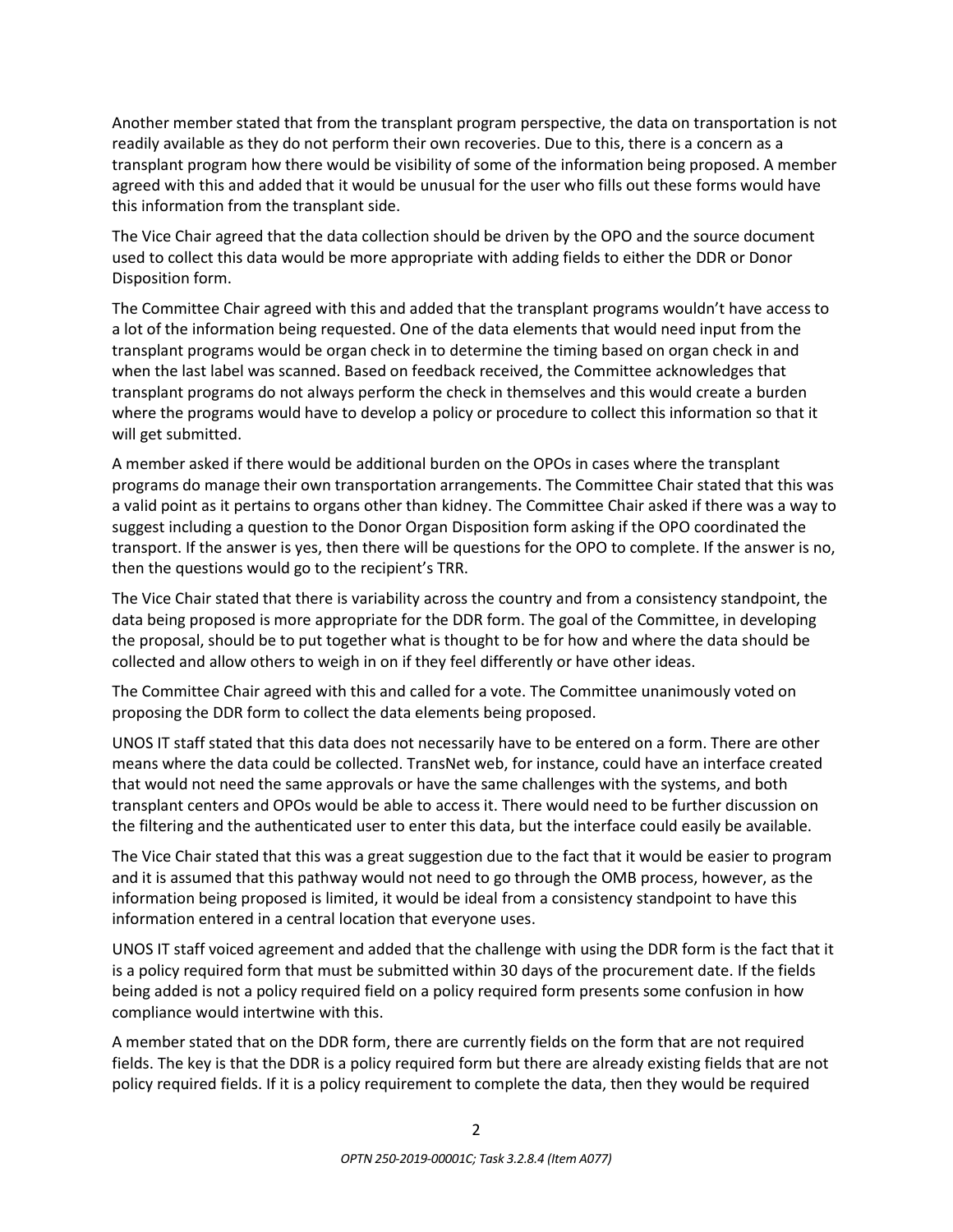fields to the DDR. In the same manner, the Donor Disposition form also has a policy requirement as far as completion is concerned, but there are already existing fields that are not policy required and can be skipped.

### Next steps:

- UNOS staff will include the DDR form as the proposed data collection tool in the public comment document.
- A feedback question will be included to ask if the DDR is the appropriate data collection tool to use for this data collection.

### **2. ABO Project Update**

The Vice Chair provided an update on the ABO project.

# Summary of discussion:

The Vice Chair began by providing members with a recap of the ABO Workgroup's last meeting. The discussion was around the impact of massive transfusion on blood type. The takeaway from the discussion was that a massive transfusion is not the only case that can create a mixed field reaction. There are some cases where a few units of blood that are a compatible but not identical blood type that can also create a mixed field reaction that causes difficulty in identifying ABO. The workgroup plans to include discussion on not only massive transfusions, but any transfusions that may be of a compatible but non-identical blood type in the guidance document as education to members.

The next steps for the workgroup is to move from the discussion stage to the work point where the workgroup will begin to develop the guidance document and policy language that would be proposed.

### **3. HLA Initiative**

The Committee Chair provided an update on the HLA initiative.

### Summary of discussion:

The Committee Chair began by providing members with an overview of the HLA initiative. The Committee had a previous discussion with Histocompatibility (Histo) Committee Leadership. Histo Trac is one of the main tissue typing software vendors that is currently working on creating an interface in UNet. The Histo Committee Chair has been looking to communicating with UNOS IT to see if it is possible to do a trial or test case using Histo Trac as the example to work out any kinks about a possible direct communication interface between Histo Trac and UNet. As discussed in the past, this initiative will be a long process but there is some progress being made.

UNOS IT staff stated that there are a couple of pieces that would need to come into play first. The Histo Committee are working on an Unacceptable Antigen API project as well as a Board project. The Unacceptable Antigen API project will focus on the backend of the unacceptable antigens that will begin in August. The Board project from the Histocompatibility Committee is expected to being this fall where the Histo Committee will work on the HLA Typing errors aspect. Once this project is completed, the API project will then be worked on. It is not believed that these projects can be worked on in parallel due to the technical implications of working in the system. UNOS IT staff volunteered to check in with the staff who are working with the Histo Committee to see if there are any additional updates to share with members.

# **4. TransNet Update/Mockup**

UNOS IT staff provided an update on TransNet and shared a mockup demonstration with members.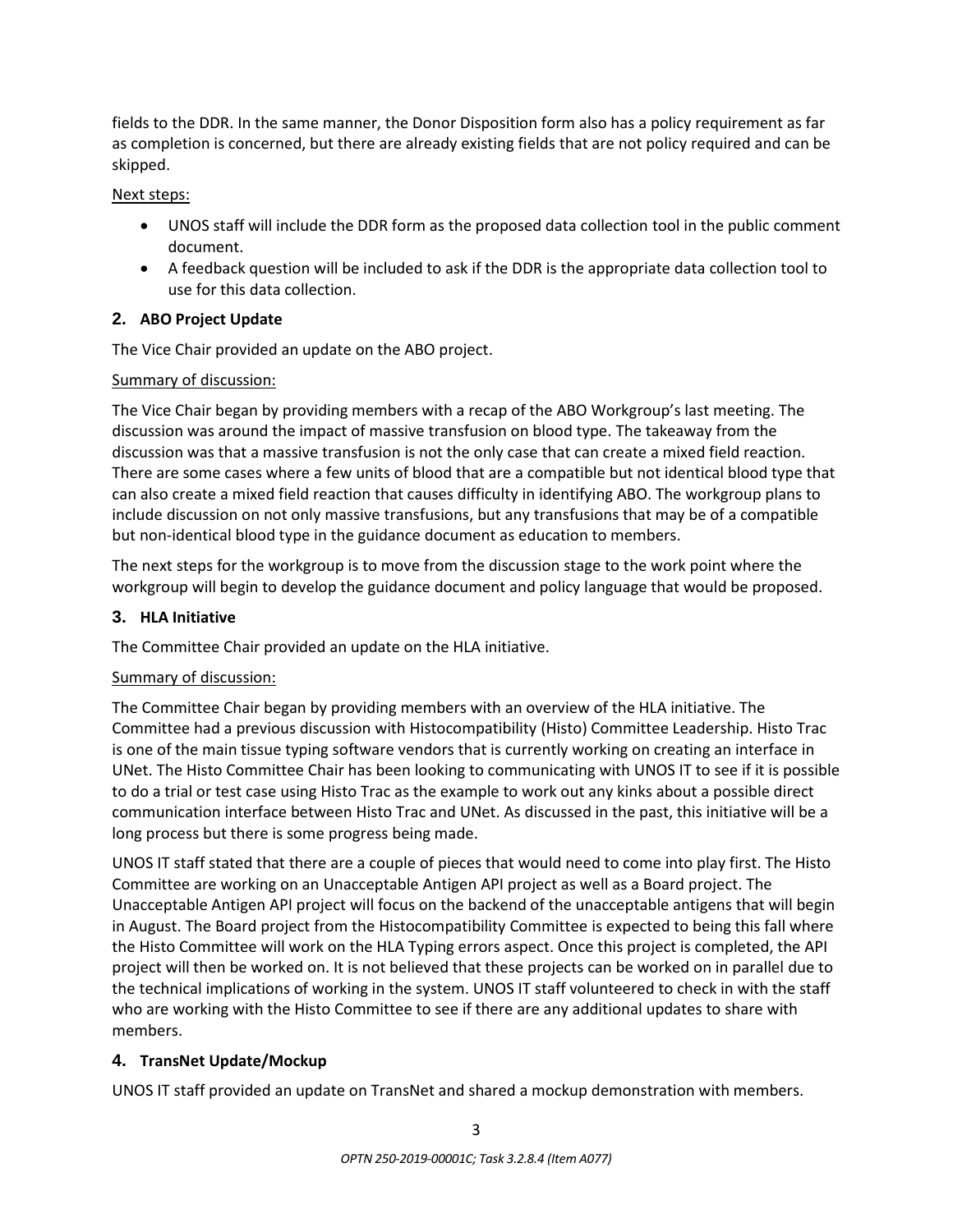### Summary of discussion:

UNOS IT staff focused the discussion and demonstration on the last aspect of the extra vessels project. This includes the scanning of the extra vessel barcode to view the donor infectious disease results in the TransNet website. In this project, UNOS IT staff redesigned the screens to make them more user friendly. Members were shown the redesign of the TransNet homepage. The homepage includes the same functionality as before with one extra option of extra vessels being added.

The Committee Chair suggested that the login should be in a bigger font so that it is obvious to users. A member asked that once the user logs in, would there be changes on that screen or are the changes just on the initial screen. UNOS IT staff stated that the main changes would be the homepage and extra vessels screens.

UNOS IT staff continued by reviewing the extra vessels screen. The new label and instructions were displayed. A warning message pops up if a donor is PHS increased risk. The warning message does not serve as consent or compliance purposes but is more of making the OR aware that the donor is PHS increased risk. Once the warning message is acknowledged, the screen will show all infectious disease results. The only difference is that the hemodiluted aspect was switched with the result aspect. From discussion with users, it was identified that the result details are more important and in real time what is being looked for. This list can be printed.

A member asked if there was any feedback from public comment last year that mentioned having an "Other" or free text option. UNOS IT staff stated that the current vessel label has an "Other" option to make the label compatible with newer tests before UNOS IT could program them. With the new changes, there will not be any other options for users to fill out or document as everything is hard coded. Everything that is listed is a test name that is consistently named across all systems and labels.

Another member stated that there was also a policy language statement, "all infectious disease results must be documented on an extra vessels labels" that created problems. The intent of the term "all" was in reference to all results from the serologies that are required, but it was being interpreted as all results ran are to be documented. UNOS IT staff agreed with this and stated that in the future the label would only include eight infectious diseases.

UNOS IT staff summarized that the plan would be to enhance all the other screens in TransNet. For instance, if a check in is performed, there would be an example of what the external label and shipping labels look like so that transplant programs would know which labels need to be scanned. This would not be tied into this project but it is the intent to make the functionality helpful to users.

### **5. Project: Committee Charge**

UNOS staff provided members with an overview of a new project.

### Summary of discussion:

UNOS staff began by providing background information on a new Committee project. The Committee is being tasked to review their current charge and make revisions as needed. Once revisions are made, UNOS Leadership will review the revised language and submitted to the Board for review and a vote during the December Board meeting. UNOS staff shared the Committee's current charge that is on the current OPTN website with members to review and begin discussing.

A member agreed that revisions should be made and added that when looking at the current Committee's charge, the Committee reviews data typically twice a year. Unless something is noted to the Committee about an adverse event, the Committee typically does not see all adverse events but